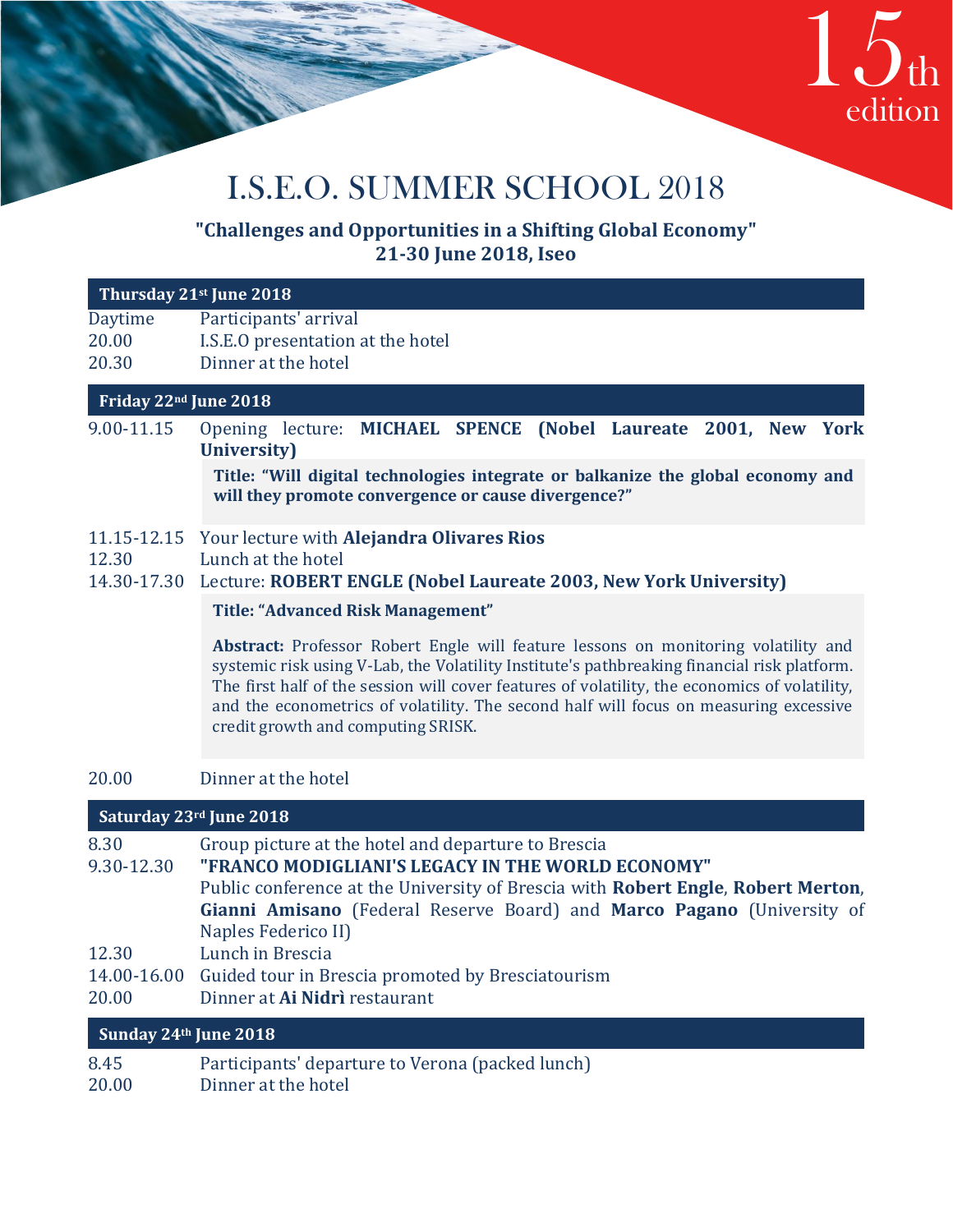#### **Monday 25th June 2018**

# 9.30-12.30 Lecture: **ROBERT MERTON (Nobel Laureate 1997, MIT)**

**Title: "Solving Challenges and Creating Opportunities in the Global Economy Using Financial Science - Past, Present and Future"**

**Abstract:** A well-functioning financial system plays a critical role in economic growth and development. The sometimes-claimed dichotomy between the "real economy" and the "financial economy" is largely a fiction.

Today no major financial institution in the world, including central banks, can function without the computer-based mathematical models of modern financial science and the myriad of derivative contracts and markets used to execute risk-transfer transactions as well as extract price- and risk-discovery information.

In this lecture, we will explore the impact of financial innovation on the economy through a series of examples. These examples will illustrate how financial innovation can materially impact the real-economy, both in terms of efficiency gains and environmental sustainability. They will demonstrate how crisis can induce implementation of financial innovations, which not only address the immediate challenges created by the crisis but also create opportunity for continuing, long-term benefits to the economy. We will show how finance science can improve implementation of important policy and regulatory objectives by removing unnecessary and unintended, dysfunctional economic "side effects" of those policies and regulations. We will discuss the future opportunities of the digital revolution in financial services ["FinTech"] and the challenges for its implementation from "inherent opacity" and the essential need for trust in the production and oversight of financial services in the future.

#### 12.30 Lunch at the hotel

#### 14.30-17.30 Lecture: **CARLO COTTARELLI (Bocconi University)**

#### **Title: "The rise of public debt in advanced economy: should we be worried?"**

**Abstract:** During the last ten years, public debt has reached in many advanced economies levels that, as a ratio to GDP, are unprecedented in peacetime. This surge has been to a large extent been financed by printing money, with liquidity also reaching unprecedented levels. Is this situation sustainable? Why inflation has not surged *pari passu* with the monetary expansion? What are the risks and how do they differ across countries? This lecture will answer these questions and will discuss, among other things, the risks facing the euro area as a result of still divergent trends in public debt between northern and southern euro area countries.

#### 20.30 Dinner at **Lido dei Platani** pizzeria, departure from the lobby at 20.00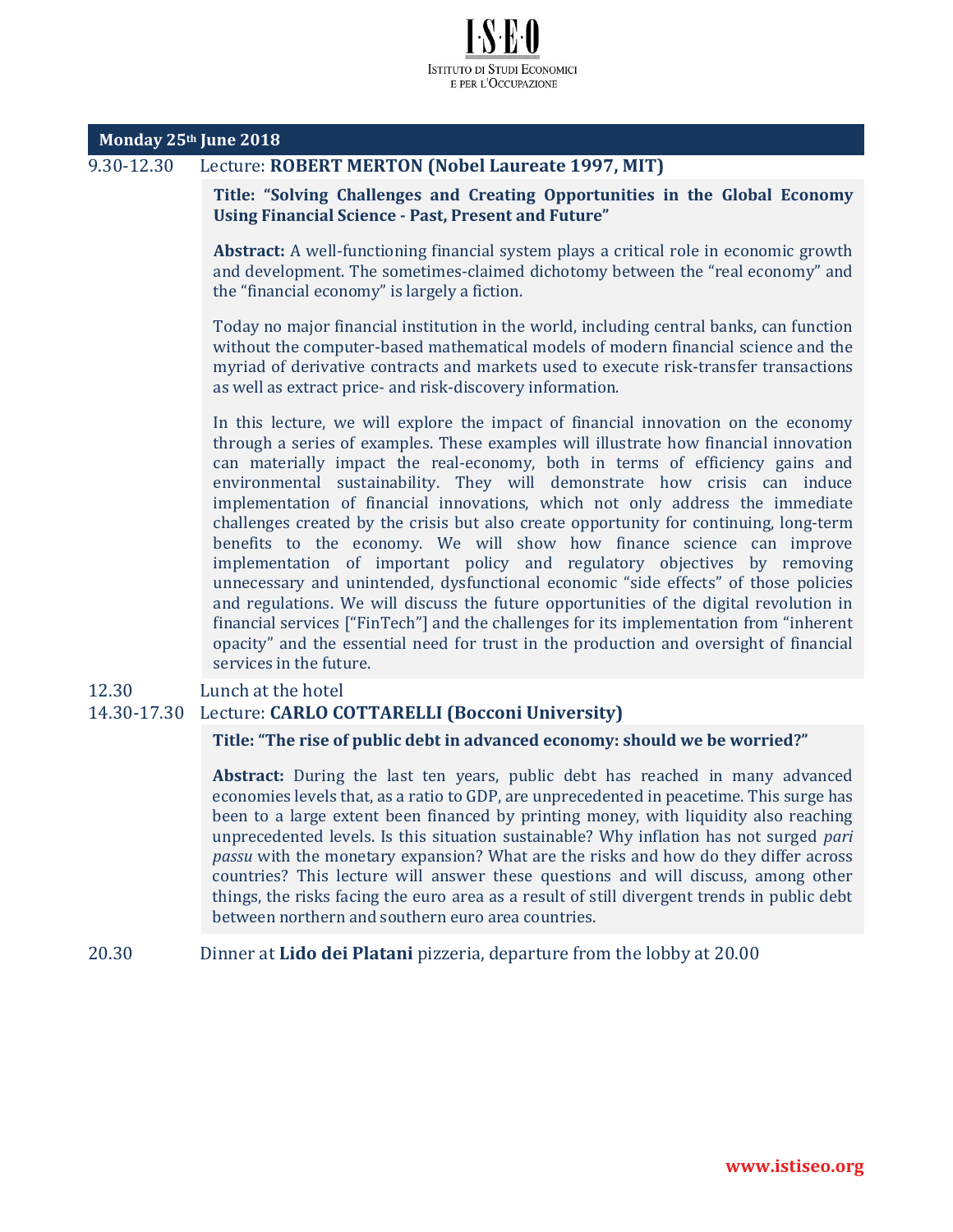

#### **Tuesday 26th June 2018**

9.30-11.30 Lake tour with kayak, departure from the lobby at 9.15 12.30 Lunch at the hotel 14.30-17.30 Lecture: **ANDRÉS RODRÍGUEZ-POSE (London School of Economics)**

**Title: "Institutions, government quality and regional growth"**

**Abstract:** Cities and regions face unceasing pressures to adapt in response to processes of globalisation, changes in industrial production, and new patterns of migration and trade. At the same time, the dominant development policies are proving incapable of providing answers to these challenges. Strategies based on a mix of physical and human capital and technology have not succeeded in dealing with growing territorial inequality and its treacherous economic, social and political consequences. There is thus an urgent need to understand why territorial divergence occurs and why there is a growing decline in the returns of public intervention targeting economic development. In search for answers, scholars have turned to the examination of institutions. But despite progress in our grasp of how institutions affect development, important knowledge gaps remain: most research still considers institutional conditions as static, disregarding the implications of institutional change for development; the importance of formal institutions has been stressed at the expense of that of informal institutions; limited attention has been paid to institutional transmission mechanisms; and there is a vast demand for generating effective, evidence-based policies based on institutional research. This lecture will dwell on these issues by looking at empirically the impact of institutions and quality of government on regional and urban economic development in European regions and Chinese cities.

20.00 Dinner at the hotel

## **Wednesday 27th June 2018**

9.00-11.30 Lecture: **HAIHONG GAO (Chinese Academy of Social Sciences)**

**Title: "China in a changing global economy"**

**Abstract:** China has played a significant role in a shifting global economy since the global financial crisis. The lecture intends to provide in-depth analysis of how China rebalanced its economy, what factors determined the policy decision, and why achieving the long-term reform and opening objectives is critical for the success of China's economic transformation. The lecture also covers the major vulnerabilities and challenges facing the economy. In the global context, the rise of the Chinese currency has become a major driving force in changing the functions of international reserve currencies. The lecture investigates the key elements for the ambition of renminbi internationalization, how China sees the changing dynamic of international monetary system, and what policies that China has been pursuing in response to its growing influence in the global financial governance.

#### 11.45-12.45 Your lecture with **Tatja Karkkainen**

12.45 Lunch at the hotel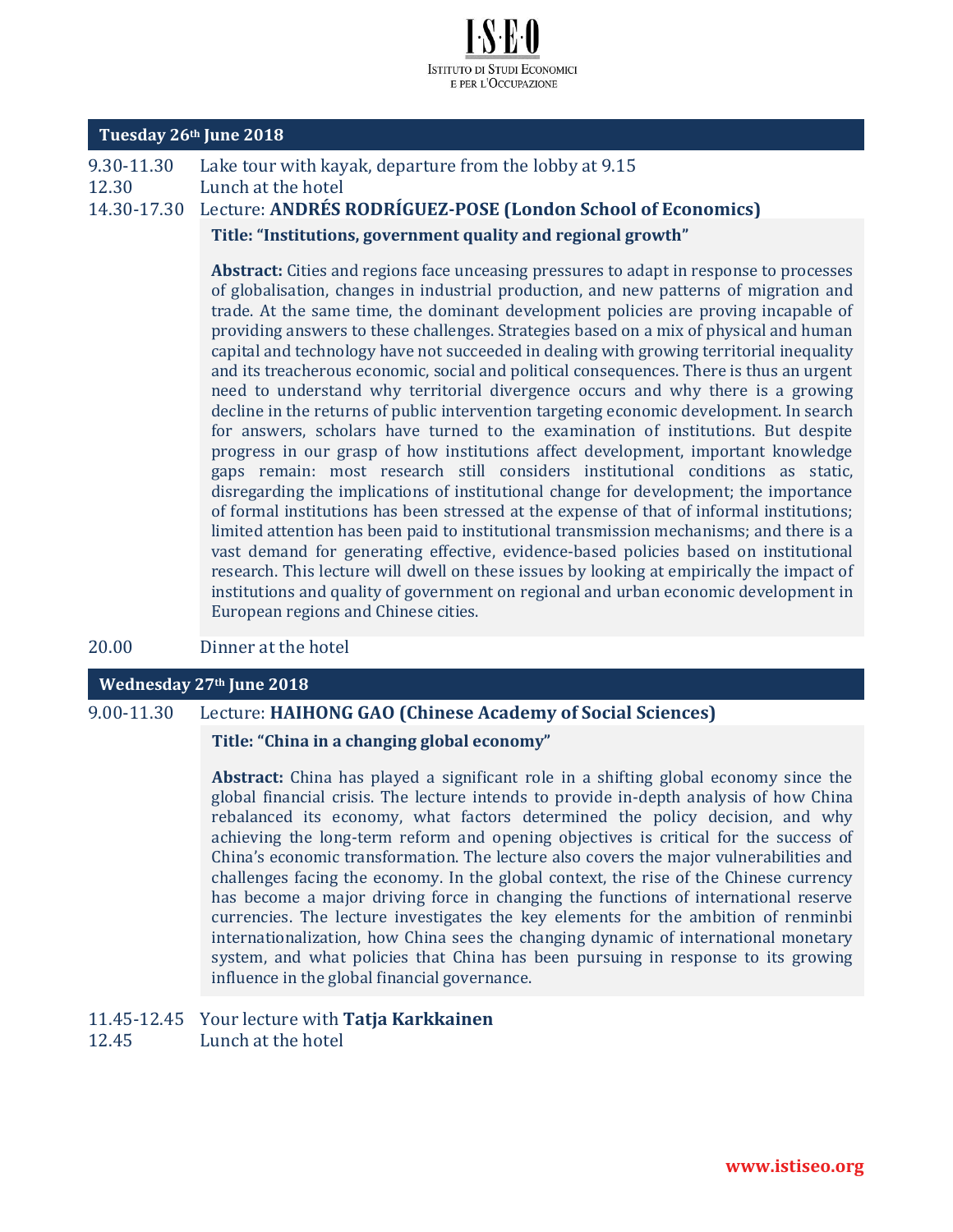

# 15.00-18.00 Lecture: **GAËL GIRAUD (University of Paris 1-Sorbonne)**

**Title: "Global warming, Thermodynamics and Stock-flow consistent Macrodynamics"**

**Abstract:** What might be the impact of global warming on the macro-economic trajectory of the world economy? And which tools do we have at our disposal to improve the planetary economic and financial resilience? Gaël Giraud will provide a new macro framework, based on stock-flow consistent non-linear dynamics with a climate back-loop. It turns out that the interplay between private debt dynamics and climate change might provide a coupled source of Minskyan instability, possibly leading to a debt-deflationary collapse. This scenario of degrowth by disaster can be avoided thanks to a number of public policies: an increase of the wage share, deleveraging of the private sector, implementation of a corridor of carbon taxes, subsidies of abatement costs. Eventually, these dynamics are embedded into a thermodynamical model of natural resources and wastes where the economic system is viewed as an out-ofequilibrium dissipative structure. This enables to analyse the impact of resources' growing scarcity, excessive waste exuding and recycling. This is the first full-blown macro-economic setting compatible with the first two laws of thermodynamics, where capital is understood as a machine producing negentropy.

20.30 Dinner in local restaurants, departure from the lobby at 20.00

#### **Thursday 28th June 2018**

## 9.00-11.30 Lecture: **KAMIAR MOHADDES (Cambridge University)**

**Title: "Climate Change, Volatility, and Economic Growth: Evidence Based on Cross-Country and Within-Country Studies"**

**Abstract:** Global temperatures have increased significantly in the past 40 years and extreme weather events, such as heat waves, droughts and floods, as well as natural disasters are becoming more frequent and more severe. These weather events are not only affecting low-income and developing countries, but also advanced. A rise in temperature and/or more volatile weather events can have long-term macroeconomic consequences by reducing agricultural and mining output, suppressing labor productivity, slowing investment and damaging human health, something that is usually overlooked in the literature owing to the short-term focus of existing studies.

This lecture discusses the long-term macroeconomic consequences of climate change uncertainty using a theoretical cross-country stochastic Solow-Swan growth model with climate effects and provides empirical evidence based on a cross-country study (a panel of 174 countries over the period 1960-2014) and a within-country study (48 USstates over the period 1963-2016).

Specifically, we examine the following questions: What is the long-term relationship between temperature and precipitation shocks and economic activity? Through what channels do weather fluctuations affect the economy? How can the country cope with weather shocks and extreme weather events? What policies might mitigate the macroeconomic effects of weather fluctuations?

#### 11.45-12.45 Your lecture with **Daniela Rivero Bryant**